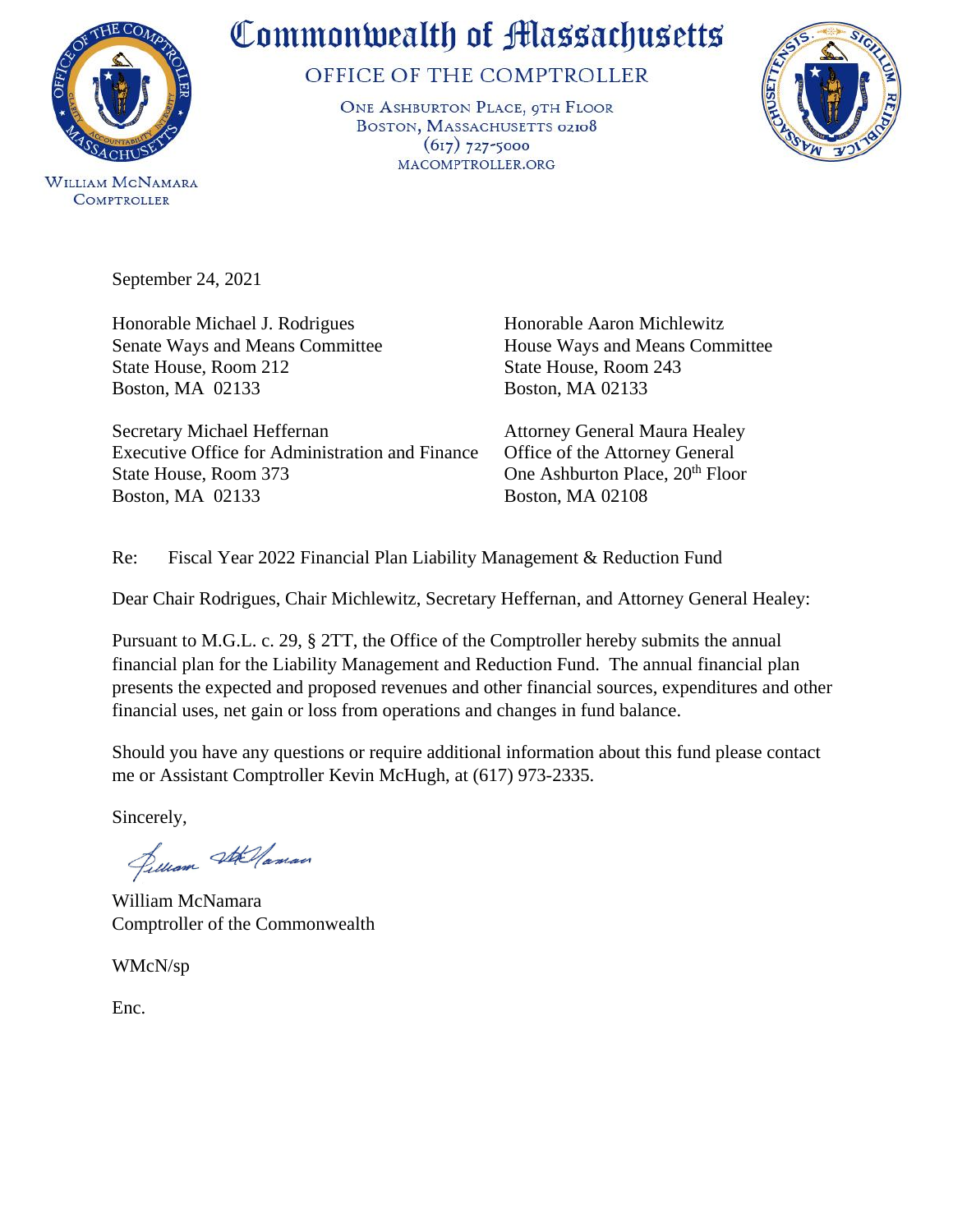Fiscal Year 2022 Financial Plan Liability Management & Reduction Fund September 24, 2021 Page 2 of 2

cc: Christopher Marino, Budget Director, Senate Ways and Means Committee David Bunker, Budget Director, House Ways and Means Committee Catharine Hornby, Undersecretary, Executive Office for Administration and Finance Juliana Rice, General Counsel, Office of the Attorney General Jeffrey Shapiro, Esq., First Deputy Comptroller, Office of the Comptroller Amy Nable, General Counsel/Assistant Comptroller, Office of the Comptroller Kevin McHugh, Assistant Comptroller, Office of the Comptroller Jess Cogswell, Statewide Payments Manager, Office of the Comptroller